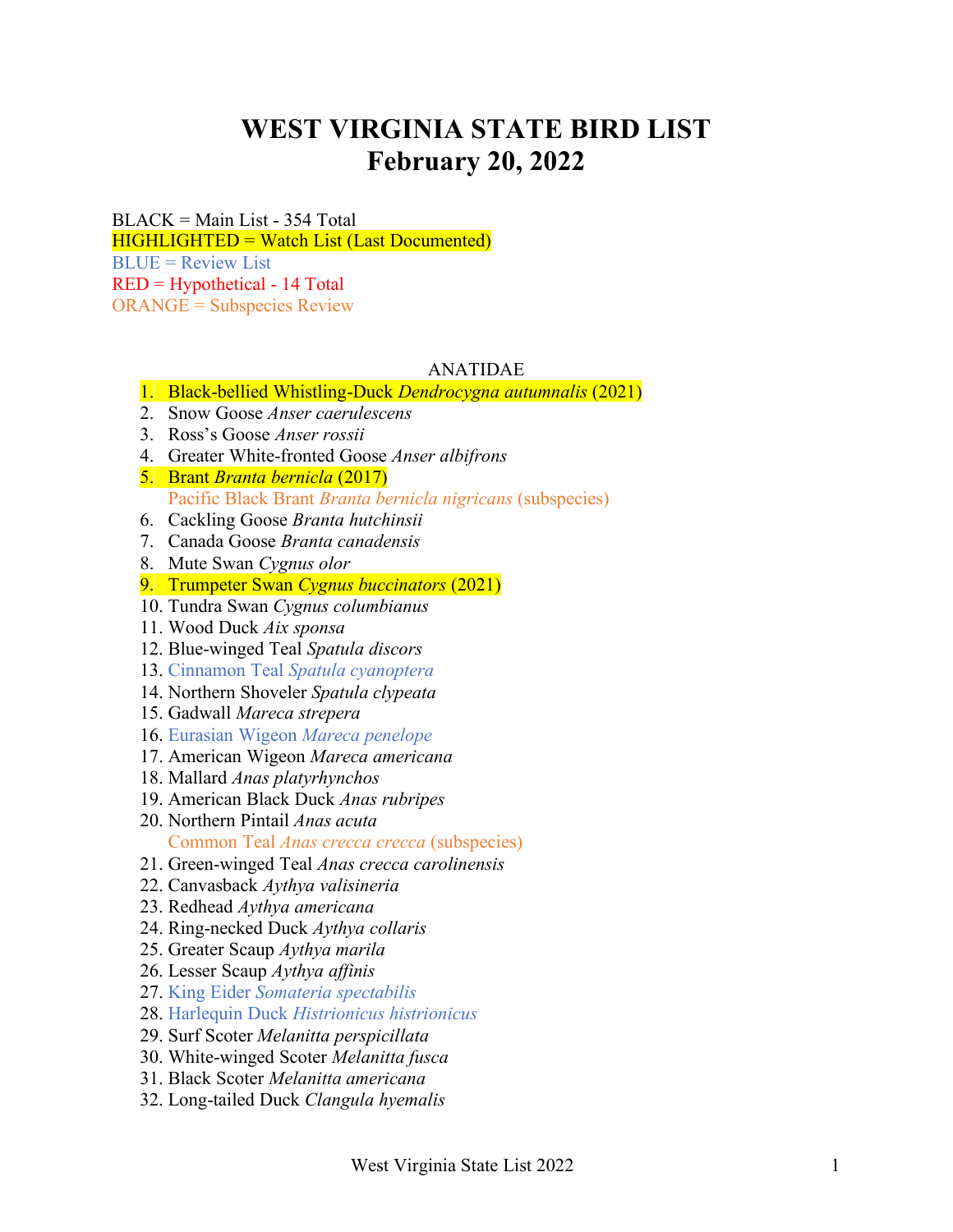- 33. Bufflehead *Bucephala albeola*
- 34. Common Goldeneye *Bucephala clangula*
- 35. Hooded Merganser *Lophodytes cucullatus*
- 36. Common Merganser *Mergus merganser*
- 37. Red-breasted Merganser *Mergus serrator*
- 38. Ruddy Duck *Oxyura jamaicensis*

## ODONTOPHORIDAE

39. Northern Bobwhite *Colinus virginianus*

### PHASIANIDAE

- 40. Wild Turkey *Meleagris gallopavo*
- 41. Ruffed Grouse *Bonasa umbellus*
- 42. Ring-necked Pheasant *Phasianus colchicus*

### PODICIPEDIDAE

- 43. Pied-billed Grebe *Podilymbus podiceps*
- 44. Horned Grebe *Podiceps auritus*
- 45. Red-necked Grebe *Podiceps grisegena* (2018)
- 46. Eared Grebe *Podiceps nigricollis*

# COLUMBIDAE

- 47. Rock Pigeon *Columba livia*
- 48. Eurasian Collared-Dove *Streptopelia decaocto*
- 49. Passenger Pigeon *Ectopistes migratorius* (*EXTINCT)*
- 50. Inca Dove *Columbina inca*
- 51. White-winged Dove *Zenaida asiatica* (2018)

# 52. Mourning Dove *Zenaida macroura*

# CUCULIDAE

- 53. Yellow-billed Cuckoo *Coccyzus americanus*
- 54. Black-billed Cuckoo *Coccyzus erythropthalmus*

# CAPRIMULGIDAE

55. Lesser Nighthawk *Chordeiles acutipennis*

- 56. Common Nighthawk *Chordeiles minor*
- 57. Chuck-will's-widow *Antrostomus carolinensis*
- 58. Eastern Whip-poor-will *Antrostomus vociferus*

# APODIDAE

59. Chimney Swift *Chaetura pelagica*

# TROCHILIDAE

- 60. Mexican Violetear *Colibri thalassinus*
- 61. Ruby-throated Hummingbird *Archilochus colubris*
- 62. Black-chinned Hummingbird *Archilochus alexandri*
- 63. Rufous Hummingbird *Selasphorus rufus* (2021)

# RALLIDAE

- 64. Clapper Rail *Rallus crepitans* (*Hypothetical*): One WV record.
- 65. King Rail *Rallus elegans*
- 66. Virginia Rail *Rallus limicola*
- 67. Sora *Porzana carolina*
- 68. Common Gallinule *Gallinula galeata* (2021)
- 69. American Coot *Fulica americana*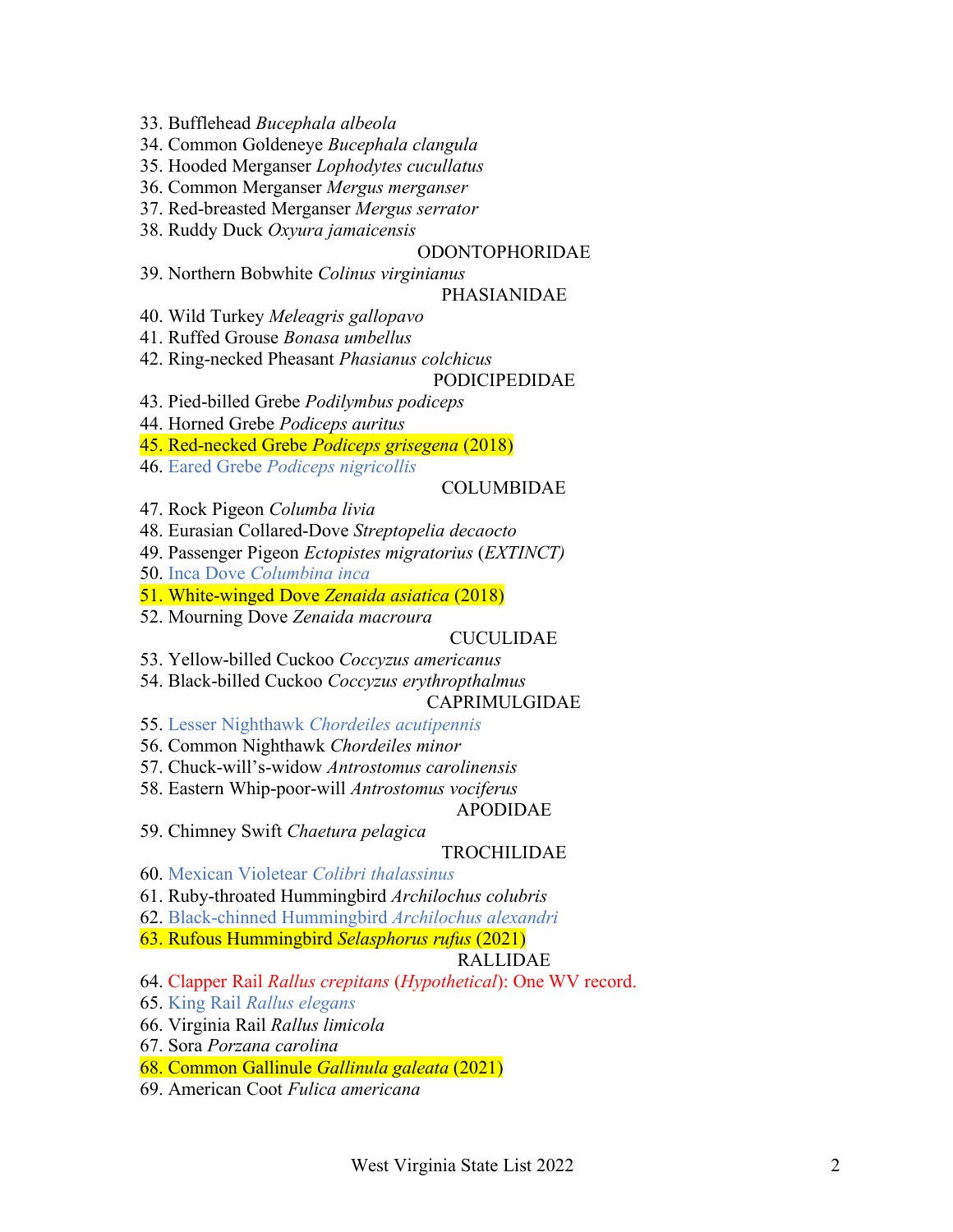70. Purple Gallinule *Porphyrio martinicus* (2018)

- 71. Yellow Rail *Coturnicops noveboracensis*
- 72. Black Rail *Laterallus jamaicensis*

73. Limpkin *Aramus guarauna*

GRUIDAE

ARAMUS

# 74. Sandhill Crane *Antigone canadensis*

RECURVIROSTRIDAE

- 75. Black-necked Stilt *Himantopus mexicanus*
- 76. American Avocet *Recurvirostra americana* (2021)

# CHARADRIIDAE

- 77. Black-bellied Plover *Pluvialis squatarola*
- 78. American Golden-Plover *Pluvialis dominica*
- 79. Killdeer *Charadrius vociferus*
- 80. Semipalmated Plover *Charadrius semipalmatus*
- 81. Piping Plover *Charadrius melodus*

### SCOLOPACIDAE

- 82. Upland Sandpiper *Bartramia longicauda*
- 83. Whimbrel *Numenius phaeopus*
- 84. Hudsonian Godwit *Limosa haemastica*
- 85. Marbled Godwit *Limosa fedoa*
- 86. Ruddy Turnstone *Arenaria interpres*
- 87. Great Knot *Calidris tenuirostris*
- 88. Red Knot *Calidris canutus*
- 89. Stilt Sandpiper *Calidris himantopus* (2018)
- 90. Sanderling *Calidris alba*
- 91. Dunlin *Calidris alpina*
- 92. Baird's Sandpiper *Calidris bairdii*
- 93. Least Sandpiper *Calidris minutilla*
- 94. White-rumped Sandpiper *Calidris fuscicollis*
- 95. Buff-breasted Sandpiper *Calidris subruficollis* (2018)
- 96. Pectoral Sandpiper *Calidris melanotos*
- 97. Semipalmated Sandpiper *Calidris pusilla*
- 98. Western Sandpiper *Calidris mauri* (2018)
- 99. Short-billed Dowitcher *Limnodromus griseus*
- 100. Long-billed Dowitcher *Limnodromus scolopaceus* (2020)
- 101. American Woodcock *Scolopax minor*
- 102. Wilson's Snipe *Gallinago delicata*
- 103. Spotted Sandpiper *Actitis macularius*
- 104. Solitary Sandpiper *Tringa solitaria*
- 105. Lesser Yellowlegs *Tringa flavipes*
- 106. Willet *Tringa semipalmata* (2021)
- 107. Greater Yellowlegs *Tringa melanoleuca*
- 108. Wilson's Phalarope *Phalaropus tricolor* (2020)
- 109. Red-necked Phalarope *Phalaropus lobatus* (2021)
- 110. Red Phalarope *Phalaropus fulicarius* (2019)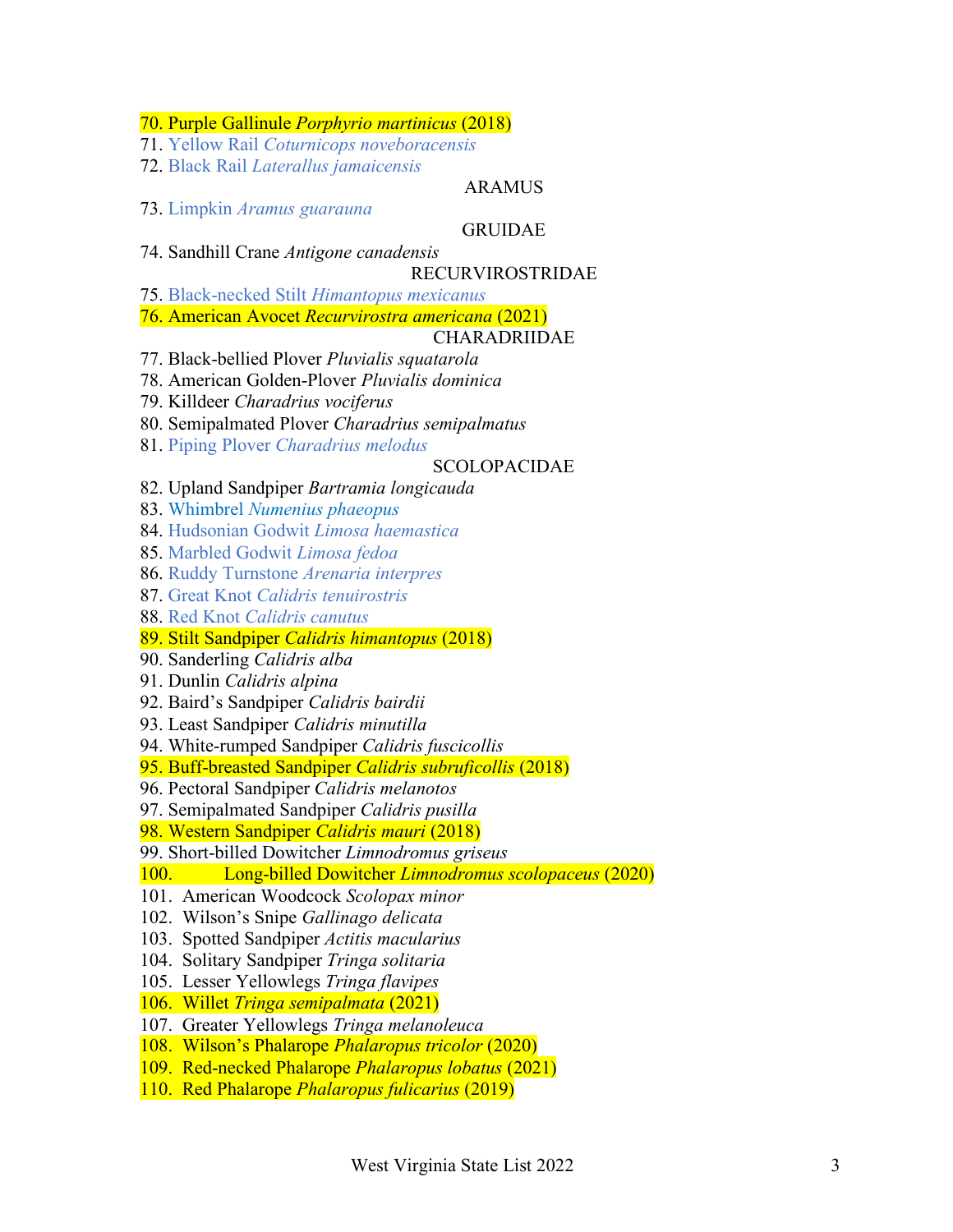#### STERCORARIIDAE

- 111. Parasitic Jaeger *Stercorarius parasiticus*
- 112. Long-tailed Jaeger *Stercorarius longicaudus*

# LARIDAE

- 113. Black-legged Kittiwake *Rissa tridactyla*
- 114. Sabine's Gull *Xema sabini*
- 115. Bonaparte's Gull *Chroicocephalus philadelphia*
- 116. Little Gull *Hydrocoloeus minutus (Hypothetical)*: One WV record.
- 117. Laughing Gull *Leucophaeus atricilla*
- 118. Franklin's Gull *Leucophaeus pipixcan*
- 119. Ring-billed Gull *Larus delawarensis*
- 120. Herring Gull *Larus argentatus*
- 121. Iceland Gull *Larus glaucoides* (2015)
- 122. Lesser Black-backed Gull *Larus fuscus* (2020)
- 123. Glaucous Gull *Larus hyperboreus* (2016)
- 124. Great Black-backed Gull *Larus marinus* (2018)
- 125. Kelp Gull *Larus dominicanus (Hypothetical):* One WV record
- 126. Sooty Tern *Onychoprion fuscatus*
- 127. Least Tern *Sternula antillarum*
- 128. Caspian Tern *Hydroprogne caspia*
- 129. Black Tern *Chlidonias niger*
- 130. Common Tern *Sterna hirundo*
- 131. Forster's Tern *Sterna forsteri*

# GAVIIDAE

- 132. Red-throated Loon *Gavia stellata* (2021)
- 133. Pacific Loon *Gavia pacifica*
- 134. Common Loon *Gavia immer*

### CICONIIDAE

135. Wood Stork *Mycteria americana*

#### FREGATIDAE

136. Magnificent Frigatebird *Fregata magnificens* (*Hypothetical*): One WV record.

ANHINGIDAE

- 137. Anhinga *Anhinga anhinga* (*Hypothetical*): One WV record. PHALACROCORACIDAE
- 138. Great Cormorant *Phalacrocorax carbo*

#### NANNOPTERUM

139. Double-crested Cormorant *Nannopterum auritus*

# PELECANIDAE

- 140. American White Pelican *Pelecanus erythrorhynchos* (2020)
- 141. Brown Pelican *Pelecanus occidentalis*

#### ARDEIDAE

- 142. American Bittern *Botaurus lentiginosus*
- 143. Least Bittern *Ixobrychus exilis*
- 144. Great Blue Heron *Ardea herodias* Great Blue Heron (white form) *Ardea herodias occidentalis (Subspecies)*
- 145. Great Egret *Ardea alba*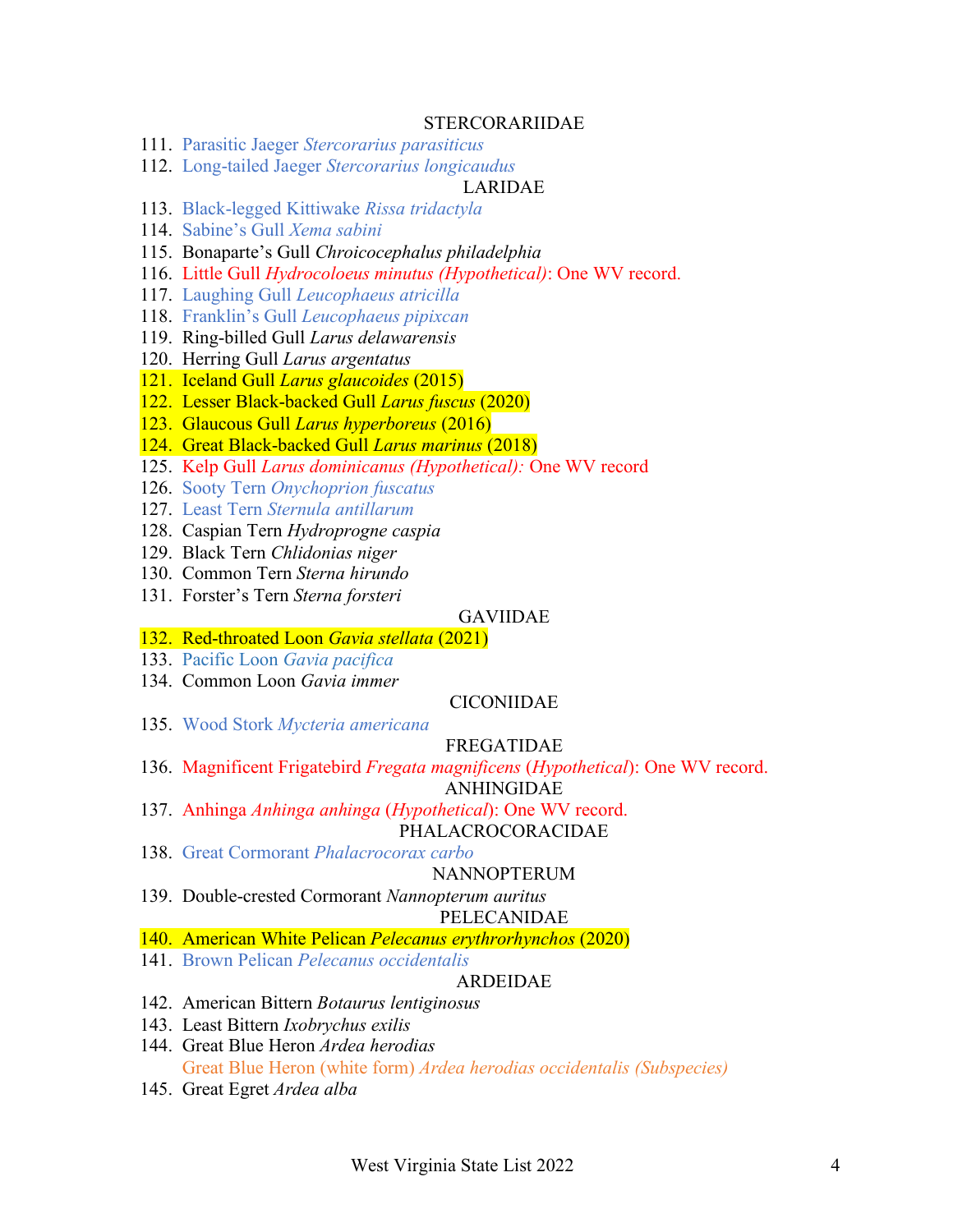- 146. Snowy Egret *Egretta thula* (2020)
- 147. Little Blue Heron *Egretta caerulea*
- 148. Tricolored Heron *Egretta tricolor*
- 149. Cattle Egret *Bubulcus ibis* (2020)
- 150. Green Heron *Butorides virescens*
- 151. Black-crowned Night-Heron *Nycticorax nycticorax*
- 152. Yellow-crowned Night-Heron *Nyctanassa violacea* (2020)

# THRESKIORNITHIDAE

- 153. White Ibis *Eudocimus albus* (2011)
- 154. Glossy Ibis *Plegadis falcinellus*
- 155. White-faced Ibis *Plegadis chihi*
- 156. Roseate Spoonbill *Platalea ajaja*

# CATHARTIDAE

- 157. Black Vulture *Coragyps atratus*
- 158. Turkey Vulture *Cathartes aura*

# PANDIONIDAE

159. Osprey *Pandion haliaetus*

# ACCIPITRIDAE

- 160. White-tailed Kite *Elanus leucurus* (*Hypothetical*): One WV record.
- 161. Swallow-tailed Kite *Elanoides forficatus* (2019)
- 162. Golden Eagle *Aquila chrysaetos*
- 163. Northern Harrier *Circus hudsonius*
- 164. Sharp-shinned Hawk *Accipiter striatus*
- 165. Cooper's Hawk *Accipiter cooperii*
- 166. Northern Goshawk *Accipiter gentilis*
- 167. Bald Eagle *Haliaeetus leucocephalus*
- 168. Mississippi Kite *Ictinia mississippiensis* (2021)
- 169. Red-shouldered Hawk *Buteo lineatus*
- 170. Broad-winged Hawk *Buteo platypterus*
- 171. Swainson's Hawk *Buteo swainsoni*
- 172. Red-tailed Hawk *Buteo jamaicensis*
- 173. Rough-legged Hawk *Buteo lagopus*

#### TYTONIDAE

174. Barn Owl *Tyto alba*

# STRIGIDAE

- 175. Eastern Screech-Owl *Megascops asio*
- 176. Great Horned Owl *Bubo virginianus*
- 177. Snowy Owl *Bubo scandiacus* (2018)
- 178. Northern Hawk Owl *Surnia ulula* (*Hypothetical*): One WV record.
- 179. Barred Owl *Strix varia*
- 180. Long-eared Owl *Asio otus* (2020)
- 181. Short-eared Owl *Asio flammeus*
- 182. Northern Saw-whet Owl *Aegolius acadicus*
	- ALCEDINIDAE
- 183. Belted Kingfisher *Megaceryle alcyon*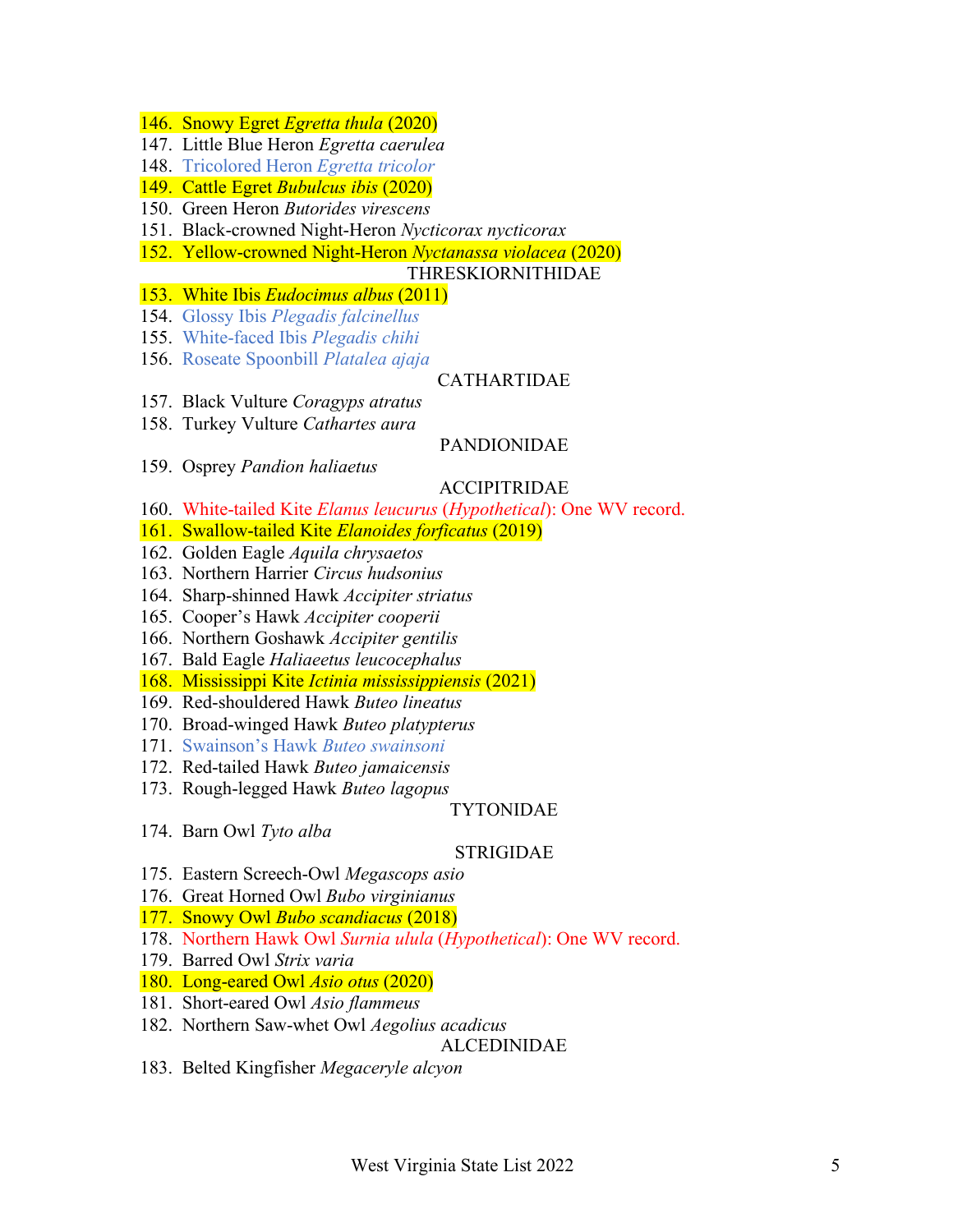#### PICIDAE

- 184. Red-headed Woodpecker *Melanerpes erythrocephalus*
- 185. Red-bellied Woodpecker *Melanerpes carolinus*
- 186. Yellow-bellied Sapsucker *Sphyrapicus varius*
- 187. Black-backed Woodpecker *Picoides arcticus* (*Hypothetical*): One WV record.
- 188. Downy Woodpecker *Dryobates pubescens*
- 189. Hairy Woodpecker *Dryobates villosus*
- 190. Northern Flicker *Colaptes auratus*
- 191. Pileated Woodpecker *Dryocopus pileatus*
- 192. Ivory-billed Woodpecker *Campephilus principalis* (*EXTINCT*) (*Hypothetical*)

#### FALCONIDAE

- 193. American Kestrel *Falco sparverius*
- 194. Merlin *Falco columbarius*
- 195. Gyrfalcon *Falco rusticolus* (*Hypothetical*): One WV record.
- 196. Peregrine Falcon *Falco peregrinus*

#### PSITTACIDAE

197. Carolina Parakeet *Conuropsis carolinensis* (*EXTINCT)* TYRANNIDAE

#### 198. Ash-throated Flycatcher *Myiarchus cinerascens*

- 199. Great Crested Flycatcher *Myiarchus crinitus*
- 200. Western Kingbird *Tyrannus verticalis*
- 201. Eastern Kingbird *Tyrannus tyrannus*
- 202. Scissor-tailed Flycatcher *Tyrannus forficatus*
- 203. Fork-tailed Flycatcher *Tyrannus savana*
- 204. Olive-sided Flycatcher *Contopus cooperi*
- 205. Eastern Wood-Pewee *Contopus virens*
- 206. Yellow-bellied Flycatcher *Empidonax flaviventris*
- 207. Acadian Flycatcher *Empidonax virescens*
- 208. Alder Flycatcher *Empidonax alnorum*
- 209. Willow Flycatcher *Empidonax traillii*
- 210. Least Flycatcher *Empidonax minimus*
- 211. Eastern Phoebe *Sayornis phoebe*
- 212. Say's Phoebe *Sayornis saya*
- 213. Vermilion Flycatcher *Pyrocephalus rubinus* (*Hypothetical*): One WV record.

#### VIREONIDAE

- 214. White-eyed Vireo *Vireo griseus*
- 215. Bell's Vireo *Vireo bellii*
- 216. Yellow-throated Vireo *Vireo flavifrons*
- 217. Blue-headed Vireo *Vireo solitarius*
- 218. Philadelphia Vireo *Vireo philadelphicus*
- 219. Warbling Vireo *Vireo gilvus*
- 220. Red-eyed Vireo *Vireo olivaceus*

#### LANIIDAE

- 221. Loggerhead Shrike *Lanius ludovicianus*
- 222. Northern Shrike *Lanius borealis* (2021)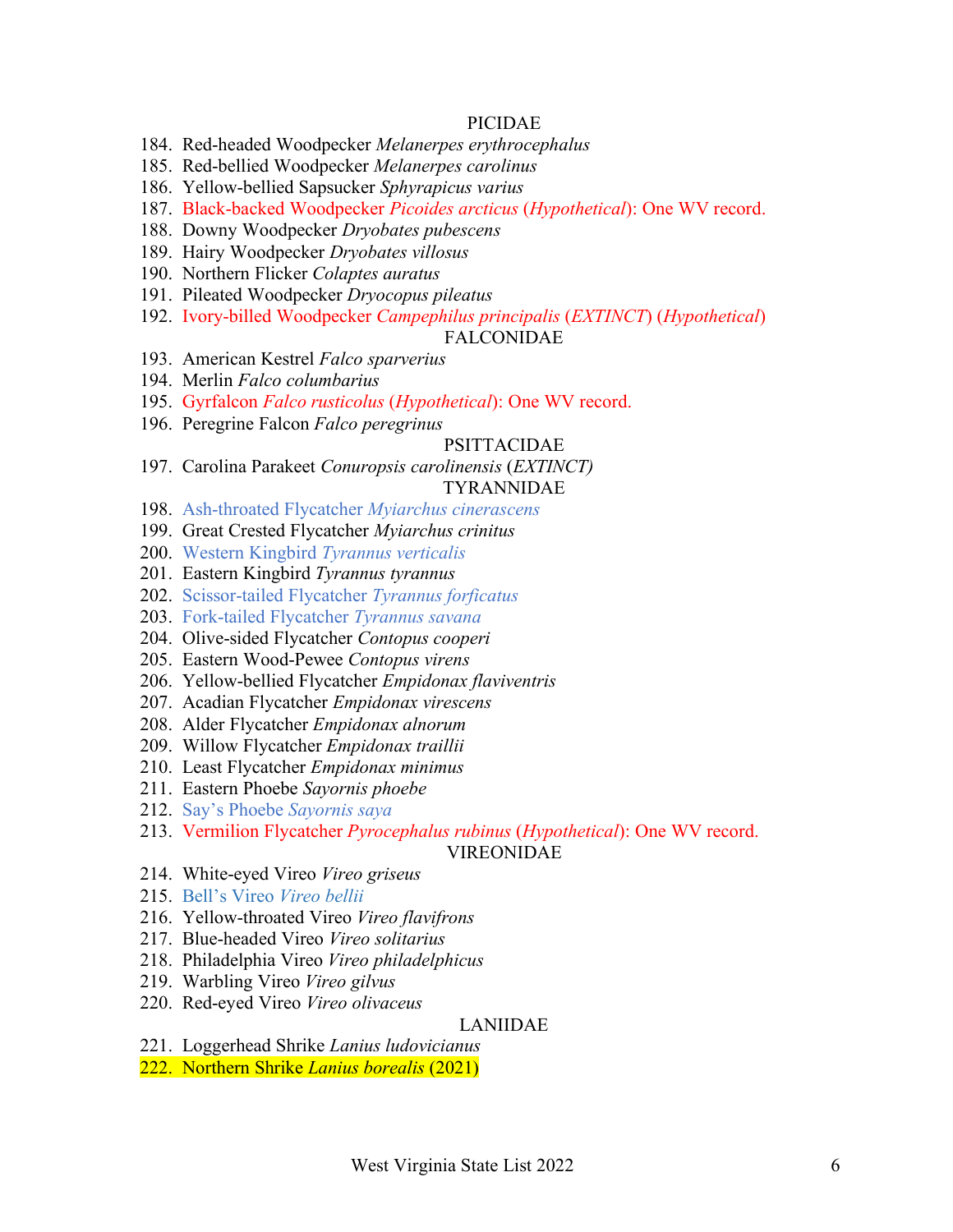#### CORVIDAE

- 223. Blue Jay *Cyanocitta cristata*
- 224. Black-billed Magpie *Pica hudsonia*
- 225. American Crow *Corvus brachyrhynchos*
- 226. Fish Crow *Corvus ossifragus*
- 227. Common Raven *Corvus corax*

## PARIDAE

- 228. Carolina Chickadee *Poecile carolinensis*
- 229. Black-capped Chickadee *Poecile atricapillus*
- 230. Boreal Chickadee *Poecile hudsonica:* One WV Record.
- 231. Tufted Titmouse *Baeolophus bicolor*

# ALAUDIDAE

232. Horned Lark *Eremophila alpestris*

#### HIRUNDINIDAE

- 233. Bank Swallow *Riparia riparia*
- 234. Tree Swallow *Tachycineta bicolor*
- 235. Northern Rough-winged Swallow *Stelgidopteryx serripennis*
- 236. Purple Martin *Progne subis*
- 237. Barn Swallow *Hirundo rustica*
- 238. Cliff Swallow *Petrochelidon pyrrhonota*
- 239. Cave Swallow *Petrochelidon fulva*: One WV Record.

## REGULIDAE

- 240. Ruby-crowned Kinglet *Corthylio calendula*
- 241. Golden-crowned Kinglet *Regulus satrapa*

#### BOMBYCILLIDAE

- 242. Bohemian Waxwing *Bombycilla garrulus*
- 243. Cedar Waxwing *Bombycilla cedrorum*

#### SITTIDAE

- 244. Red-breasted Nuthatch *Sitta canadensis*
- 245. White-breasted Nuthatch *Sitta carolinensis*

#### CERTHIIDAE

246. Brown Creeper *Certhia Americana*

#### POLIOPTILIDAE

- 247. Blue-gray Gnatcatcher *Polioptila caerulea* TROGLODYTIDAE
- 248. House Wren *Troglodytes aedon*
- 249. Winter Wren *Troglodytes hiemalis*
- 250. Sedge Wren *Cistothorus stellaris* (2020)
- 251. Marsh Wren *Cistothorus palustris*
- 252. Carolina Wren *Thryothorus ludovicianus*
- 253. Bewick's Wren *Thryomanes bewickii*

#### MIMIDAE

- 254. Gray Catbird *Dumetella carolinensis*
- 255. Brown Thrasher *Toxostoma rufum*
- 256. Northern Mockingbird *Mimus polyglottos*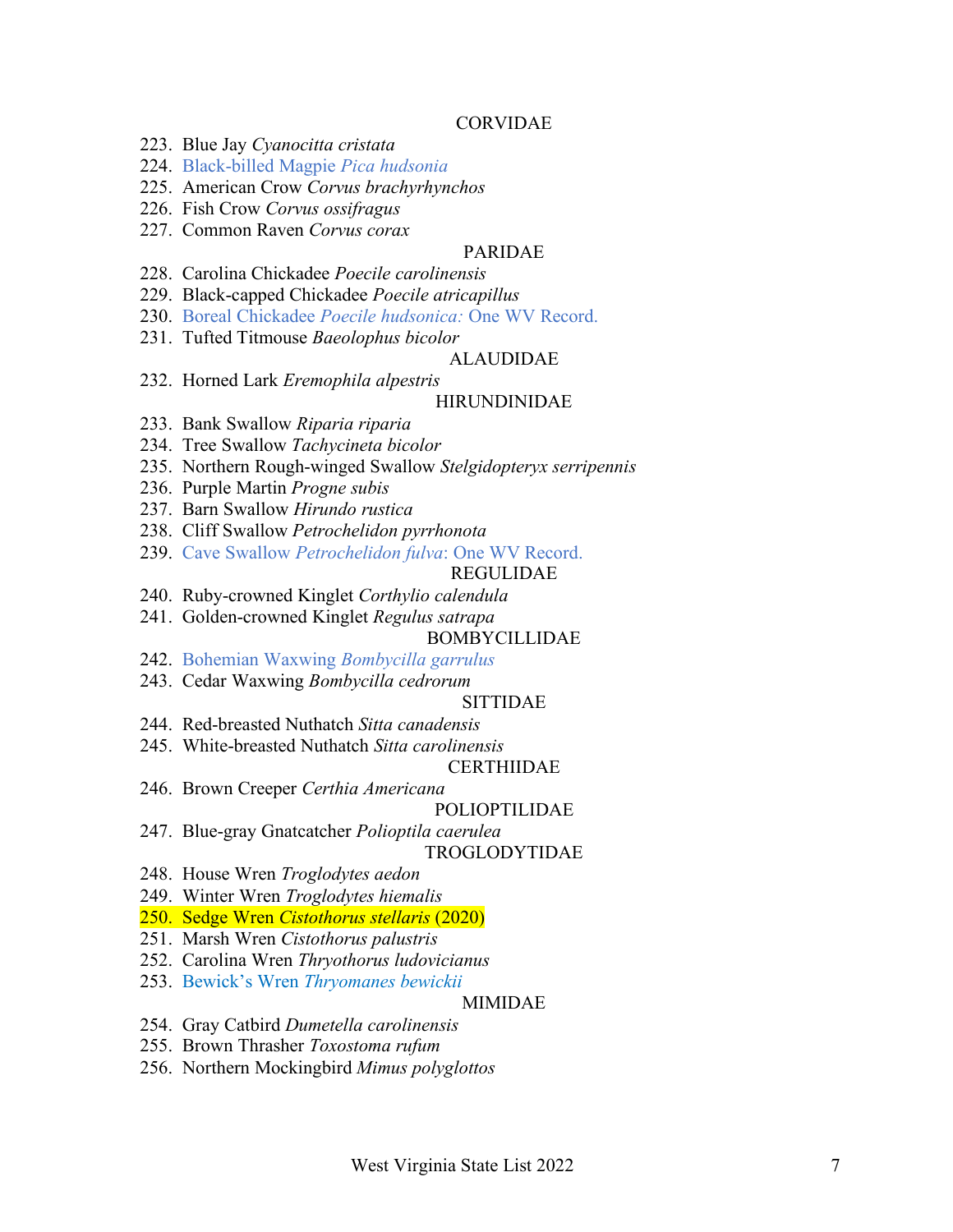#### STURNIDAE

257. European Starling *Sturnus vulgaris*

#### TURDIDAE

- 258. Eastern Bluebird *Sialia sialis*
- 259. Veery *Catharus fuscescens*
- 260. Gray -cheeked Thrush *Catharus minimus*
- 261. Bicknell's Thrush *Catharus bicknelli*
- 262. Swainson's Thrush *Catharus ustulatus*
- 263. Hermit Thrush *Catharus guttatus*
- 264. Wood Thrush *Hylocichla mustelina*
- 265. American Robin *Turdus migratorius*
- 266. Varied Thrush *Ixoreus naevius*

#### PASSERIDAE

267. House Sparrow *Passer domesticus*

#### MOTACILLIDAE

268. American Pipit *Anthus rubescens*

#### FRINGILLIDAE

- 269. Evening Grosbeak *Coccothraustes vespertinus* (2021 )
- 270. Pine Grosbeak *Pinicola enucleator*
- 271. House Finch *Haemorhous mexicanus*
- 272. Purple Finch *Haemorhous purpureus*
- 273. Common Redpoll *Acanthis flammea* (2021 )
- 274. Hoary Redpoll *Acanthis hornemanni*
- 275. Red Crossbill *Loxia curvirostra*
- 276. White -winged Crossbill *Loxia leucoptera* (2020 )
- 277. Pine Siskin *Spinus pinus*
- 278. American Goldfinch *Spinus tristis*

#### CALCARIIDAE

- 279. Lapland Longspur *Calcarius lapponicus*
- 280. Smith's Longspur *Calcarius pictus*
- 281. Snow Bunting *Plectrophenax nivalis*

#### PASSEREL LIDAE

- 282. Bachman's Sparrow *Peucaea aestivalis*
- 283. Grasshopper Sparrow *Ammodramus savannarum*
- 284. Lark Sparrow *Chondestes grammacus* (2017)
- 285. Lark Bunting *Calamospiza melanocorys*
- 286. Chipping Sparrow *Spizella passerina*
- 287. Clay -colored Sparrow *Spizella pallida*
- 288. Field Sparrow *Spizella pusilla*
- 289. Fox Sparrow *Passerella iliaca*
- 290. American Tree Sparrow *Spizelloides arborea*
- 291. Dark -eyed Junco *Junco hyemalis*
- 292. White -crowned Sparrow *Zonotrichia leucophrys*
- 293. Harris's Sparrow *Zonotrichia querula*
- 294. White -throated Sparrow *Zonotrichia albicollis*
- 295. Vesper Sparrow *Pooecetes gramineus*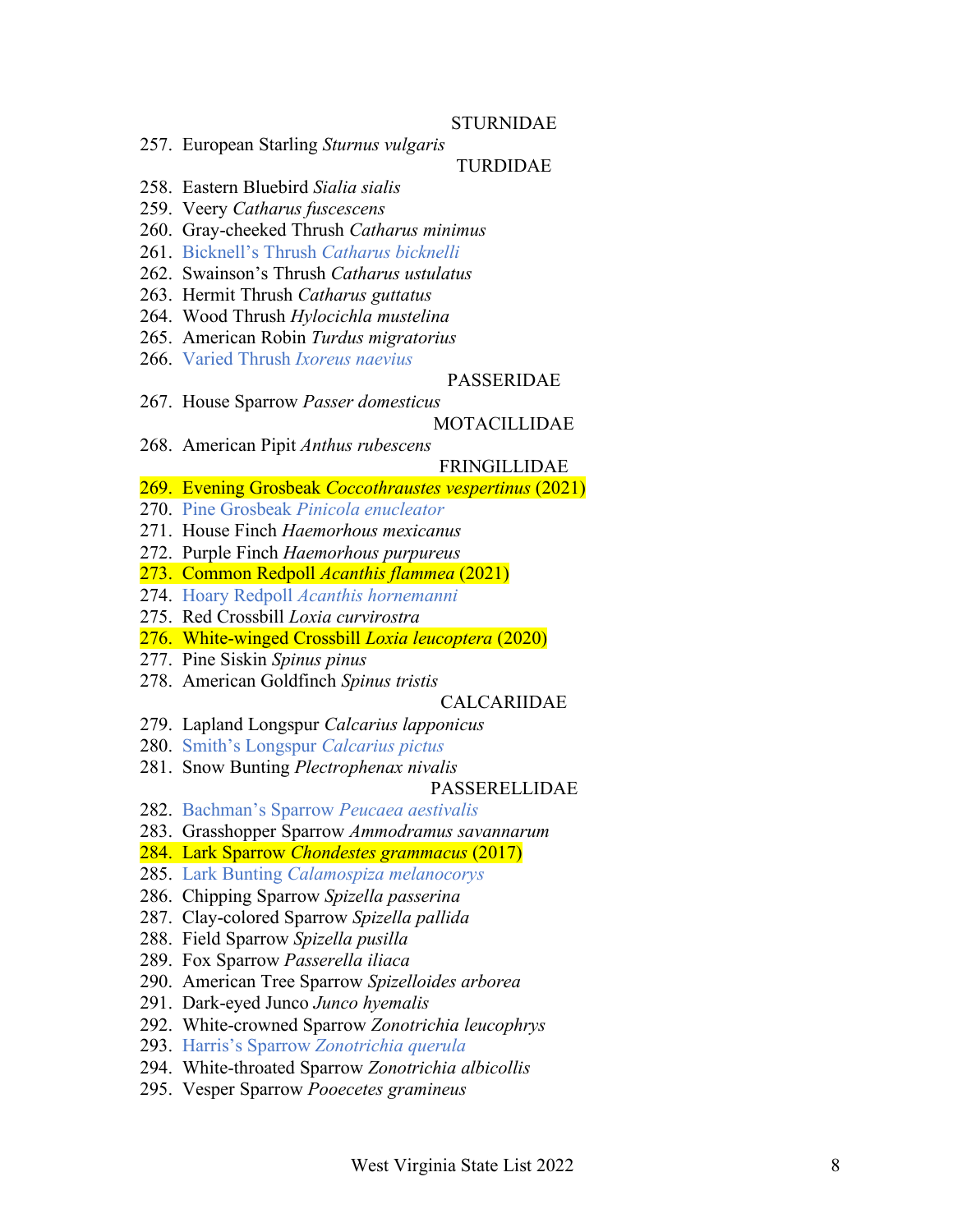- 296. LeConte's Sparrow *Ammospiza leconteii* (2020)
- 297. Nelson's Sparrow *Ammospiza nelsoni* (2020)
- 298. Baird's Sparrow *Centronyx bairdii* (*Hypothetical*): One WV record.
- 299. Henslow's Sparrow *Centronyx henslowii*
- 300. Savannah Sparrow *Passerculus sandwichensis*
- 301. Song Sparrow *Melospiza melodia*
- 302. Lincoln's Sparrow *Melospiza lincolnii*
- 303. Swamp Sparrow *Melospiza georgiana*
- 304. Canyon Towhee *Melozone fusca* (*Hypothetical*): One WV record.
- 305. Green-tailed Towhee *Pipilo chlorurus*
- 306. Spotted Towhee *Pipilo maculatus (Hypothetical)*
- 307. Eastern Towhee *Pipilo erythrophthalmus*

#### ICTERIIDAE

308. Yellow-breasted Chat *Icteria virens*

#### ICTERIDAE

- 309. Yellow-headed Blackbird *Xanthocephalus xanthocephalus* (2020)
- 310. Bobolink *Dolichonyx oryzivorus*
- 311. Eastern Meadowlark *Sturnella magna*
- 312. Western Meadowlark *Sturnella neglecta*
- 313. Orchard Oriole *Icterus spurius*
- 314. Baltimore Oriole *Icterus galbula*
- 315. Red-winged Blackbird *Agelaius phoeniceus*
- 316. Brown-headed Cowbird *Molothrus ater*
- 317. Rusty Blackbird *Euphagus carolinus*
- 318. Brewer's Blackbird *Euphagus cyanocephalus*
- 319. Common Grackle *Quiscalus quiscula*

#### PARULIDAE

- 320. Ovenbird *Seiurus aurocapilla*
- 321. Worm-eating Warbler *Helmitheros vermivorum*
- 322. Louisiana Waterthrush *Parkesia motacilla*
- 323. Northern Waterthrush *Parkesia noveboracensis*
- 324. Golden-winged Warbler *Vermivora chrysoptera*
- 325. Blue-winged Warbler *Vermivora cyanoptera*
- 326. Black-and-white Warbler *Mniotilta varia*
- 327. Prothonotary Warbler *Protonotaria citrea*
- 328. Swainson's Warbler *Limnothlypis swainsonii*
- 329. Tennessee Warbler *Leiothylpis peregrina*
- 330. Orange-crowned Warbler *Leiothylpis celata*
- 331. Nashville Warbler *Leiothylpis ruficapilla*
- 332. Virginia's Warbler *Leiothylpis virginiae*
- 333. Connecticut Warbler *Oporornis agilis*
- 334. Mourning Warbler *Geothlypis philadelphia*
- 335. Kentucky Warbler *Geothlypis formosa*
- 336. Common Yellowthroat *Geothlypis trichas*
- 337. Hooded Warbler *Setophaga citrina*
- 338. American Redstart *Setophaga ruticilla*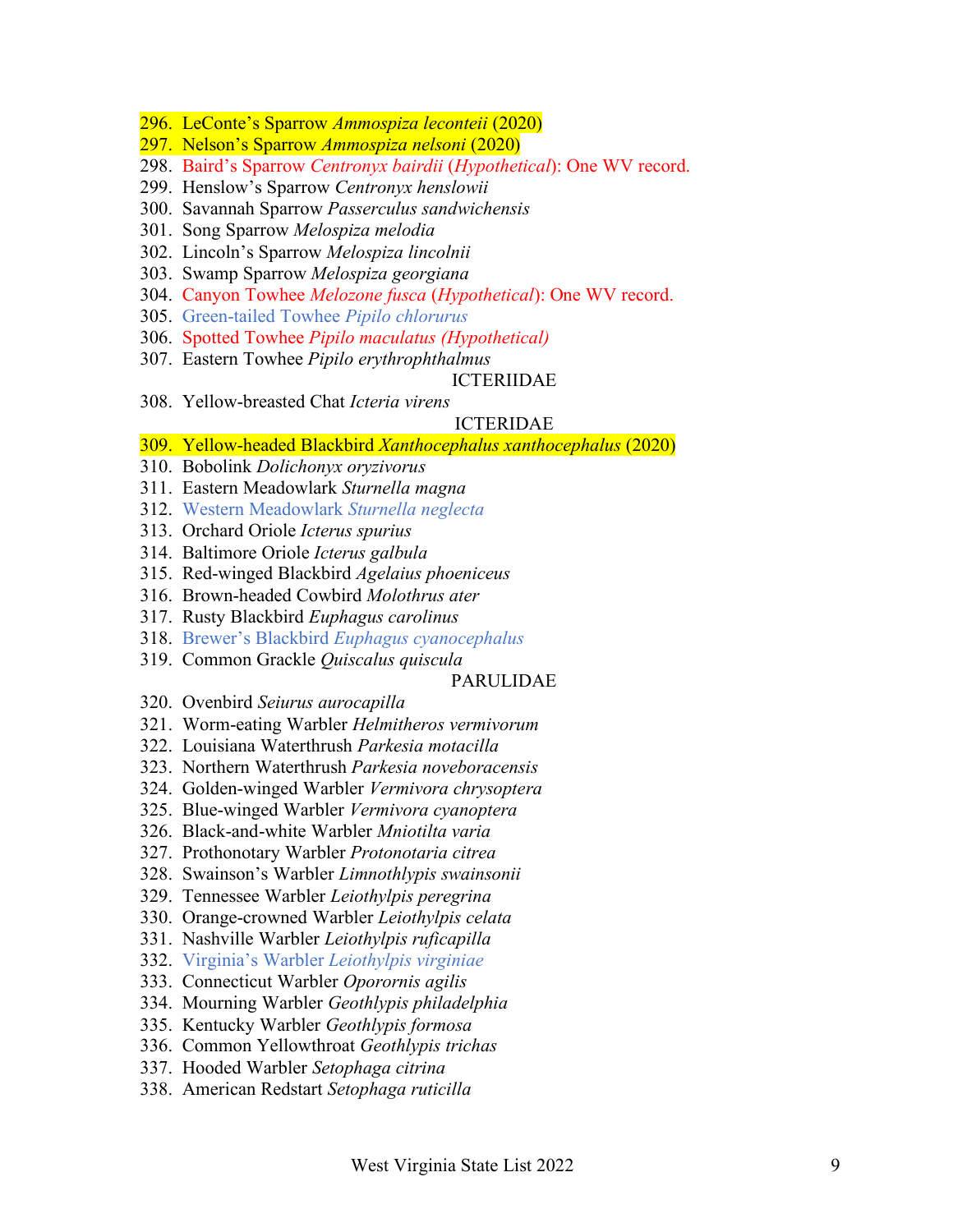- 339. Kirtland's Warbler *Setophaga kirtlandii*
- 340. Cape May Warbler *Setophaga tigrina*
- 341. Cerulean Warbler *Setophaga cerulea*
- 342. Northern Parula *Setophaga americana*
- 343. Magnolia Warbler *Setophaga magnolia*
- 344. Bay-breasted Warbler *Setophaga castanea*
- 345. Blackburnian Warbler *Setophaga fusca*
- 346. Yellow Warbler *Setophaga petechia*
- 347. Chestnut-sided Warbler *Setophaga pensylvanica*
- 348. Blackpoll Warbler *Setophaga striata*
- 349. Black-throated Blue Warbler *Setophaga caerulescens*
- 350. Palm Warbler *Setophaga palmarum*
- 351. Pine Warbler *Setophaga pinus*
- 352. Yellow-rumped Warbler *Setophaga coronata*
- 353. Yellow-throated Warbler *Setophaga dominica*
- 354. Prairie Warbler *Setophaga discolor*
- 355. Black-throated Gray Warbler *Setophaga nigrescens*
- 356. Black-throated Green Warbler *Setophaga virens*
- 357. Canada Warbler *Cardellina canadensis*
- 358. Wilson's Warbler *Cardellina pusilla*

### CARDINALIDAE

- 359. Summer Tanager *Piranga rubra*
- 360. Scarlet Tanager *Piranga olivacea*
- 361. Western Tanager *Piranga ludoviciana*
- 362. Northern Cardinal *Cardinalis cardinalis*
- 363. Rose-breasted Grosbeak *Pheucticus ludovicianus*
- 364. Black-headed Grosbeak *Pheucticus melanocephalus*
- 365. Blue Grosbeak *Passerina caerulea*
- 366. Indigo Bunting *Passerina cyanea*
- 367. Painted Bunting *Passerina ciris*
- 368. Dickcissel *Spiza americana*